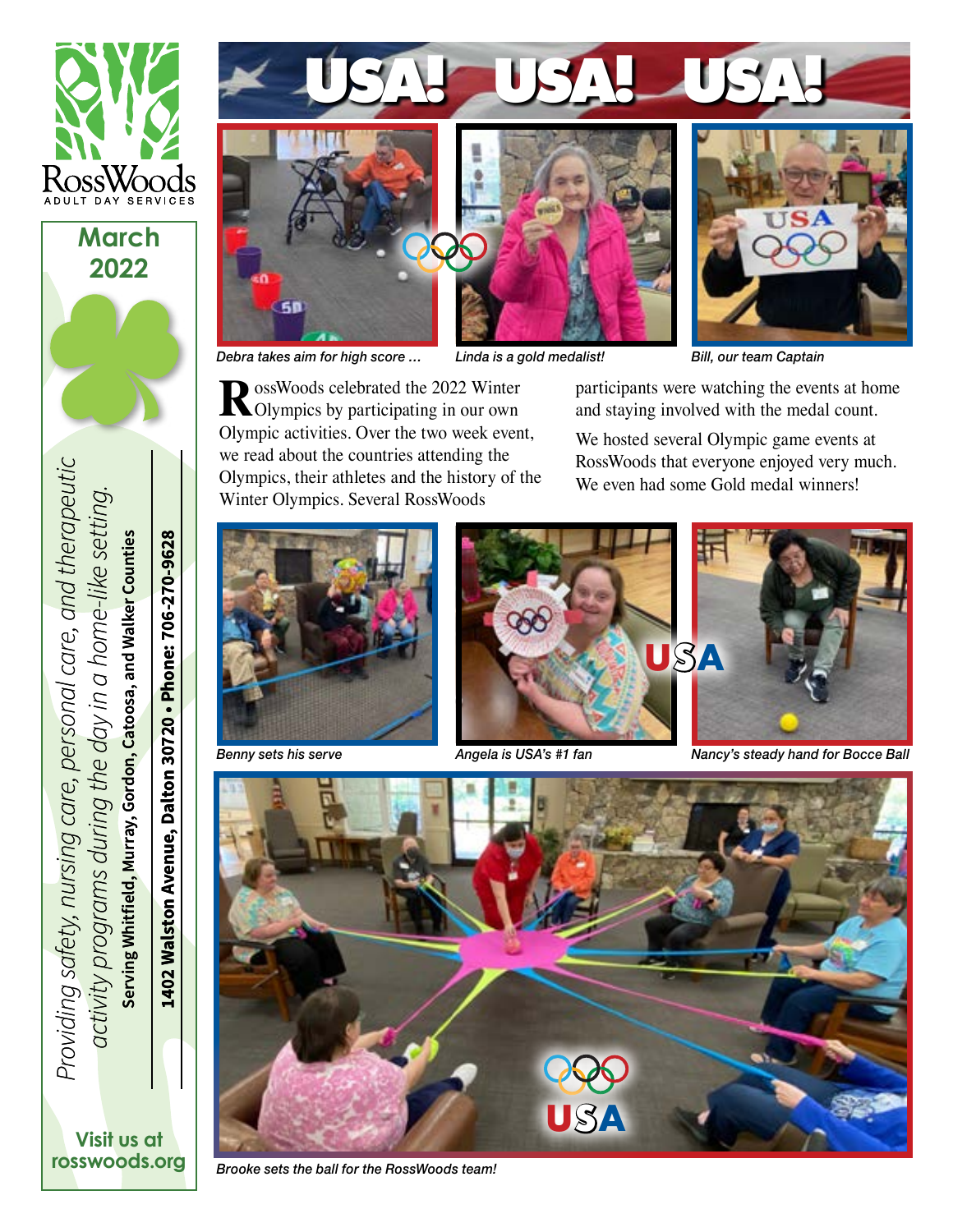# Spreading Some Love **Spring is Around the Corner**

RossWoods celebrated Valentine's Day the old fashion way - with individual Valentine bags and personal cards for each



other. It was a festive party with bright colored tablecloths, party supplies and sweet gifts of love and happiness!

*Counterclockwise from left: Susan delivers her Valentine cards; Sally finds a special gift in her bag; Jim enjoys reading all the Valentine Cards he received.*





### **Brooke's Medical Minute How Much is Too Much?**



Sugar has long been recognized as a contributing factor to certain health risks, such as diabetes, cardiovascular disease, cancer, and depression. For older adults, avoiding excess sugar intake is crucial for health and wellbeing.

How much is too much? Sugar occurs naturally in any food that contains

carbohydrates, including grains, dairy products and even fruits and vegetables. Many people don't think of these food as "sweets" however, most people consume far more sugar than they realize.

An average American consumes about 17 teaspoons of sugar in a day – that's 270 calories alone. For someone following 2,000 calories a day diet the recommendation is 200 calories or 12 teaspoons of sugar. Sugar is also very high in our favorite condiments such as ketchup, barbecue

RossWoods is so fortunate to have a beautiful backyard for everyone to enjoy. One of our favorite activities is to watch the birds that come to our birdfeeders. This month we have been busy keeping the feeders full for our winged friends!

We also learned how to make graham cracker bird feeders for our birds. This was a lot of fun and very easy to make. Ingredients include graham crackers covered in peanut butter and sprinkled with bird seed, cheerios & dried fruits. Angela, Debra and Benny really enjoyed making this craft!



sauces and others. Many people try to find substitutes for these in other spices and herbs.

How can we reduce our sugar intake?

- Determine how much sugar is in what you eat? The Nutrition Facts label on your products is a good place start.
- Look for foods labeled "no sugar added "or "sugar free"
- Replace your sugary drinks with water or sugar free beverages
- Research some of the natural sugar alternatives such as Stevia, Erythritol or Xylitol.

While reducing our sugar intake can be challenging and sometimes time consuming, in a few weeks after beginning on a low sugar diet, most people do stop craving sweets.

As with any dietary changes, you should always consult with your doctor of their suggestions and input.

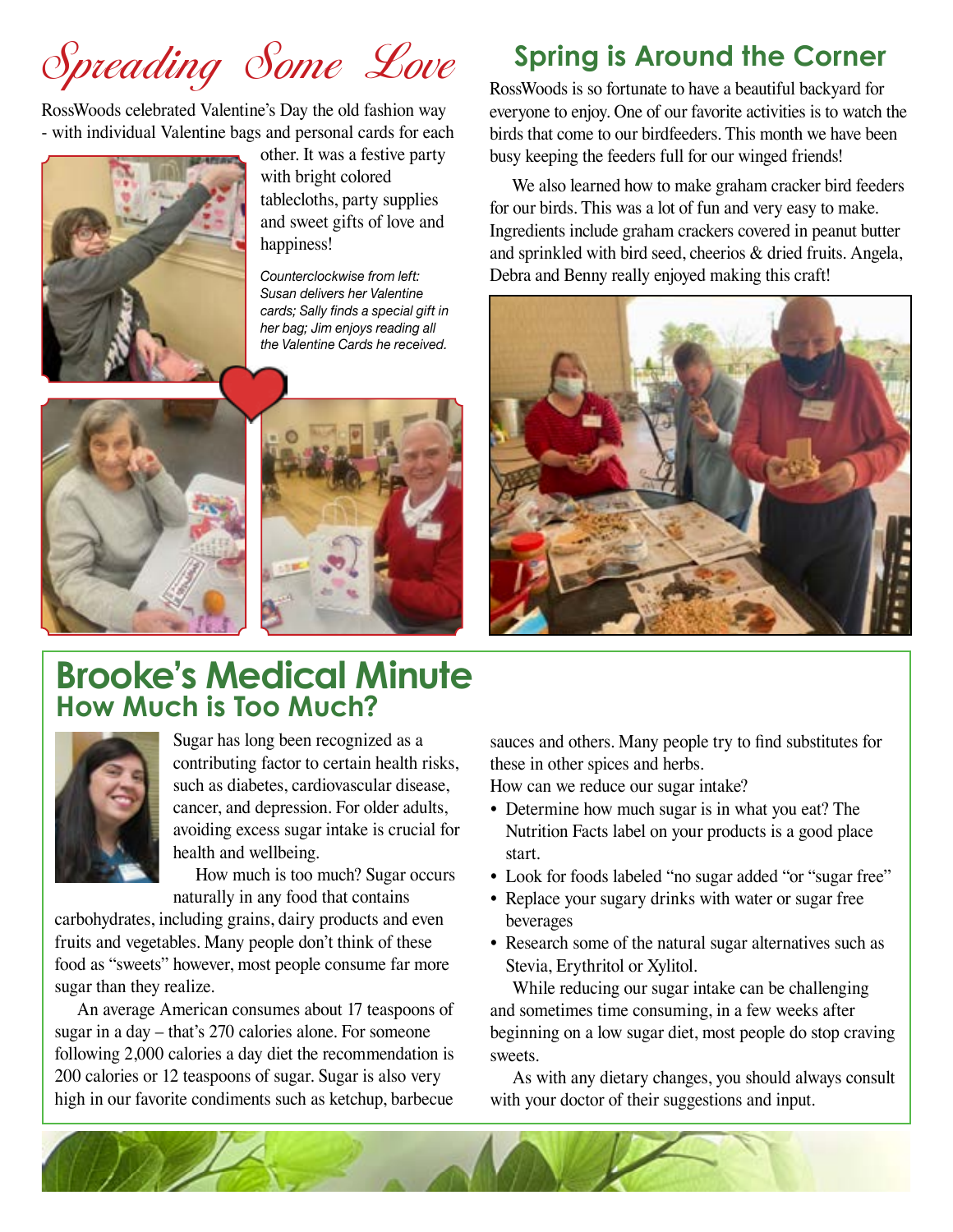|                                                        | <b>Memorials, Honoraria, and Gifts</b><br>I want to support the work of RossWoods in the following way                                                                                         | <b>Important Notice</b><br>2022-2023 RossWoods Closings                                        |
|--------------------------------------------------------|------------------------------------------------------------------------------------------------------------------------------------------------------------------------------------------------|------------------------------------------------------------------------------------------------|
| <b>VISA</b><br><b>AMERICAN</b>                         | Your gift is tax deductible<br>Make checks payable to:<br>RossWoods, P.O. Box 307, Dalton, GA 30722-0307<br>RossWoods is now able to accept both donations and payments online using credit or | <b>Memorial Day</b><br>Monday, May 30, 2022<br><b>Independence Day</b><br>Monday, July 4, 2022 |
| <b>DISCOVER</b><br><b>EXPRES</b><br>$\frac{1}{2}$ Name | debit cards. Please visit www.rosswoods.org for your convenience.                                                                                                                              | <b>Labor Day</b><br>Monday, September 5, 2022                                                  |
| Address                                                |                                                                                                                                                                                                | <b>Thanksgiving Day</b><br>Thursday, November 24, 2022                                         |
|                                                        |                                                                                                                                                                                                | <b>Christmas Day</b><br>Monday, December 26, 2022                                              |
|                                                        |                                                                                                                                                                                                | <b>New Year's Day</b><br>Monday, January 2, 2023                                               |
| $\cdot$ City                                           | <b>ZIP</b><br>State                                                                                                                                                                            | Please note these dates on your<br>calendar. -Thank you.                                       |

### A Special **Thank You** to the Following:

|                                                | backyard                 |
|------------------------------------------------|--------------------------|
|                                                |                          |
| Larry & Sue Anderson Bird seed                 |                          |
|                                                |                          |
| Michelle Skelly Gift bags                      |                          |
|                                                |                          |
| Dr. Reginald Sherrill Magazines                |                          |
| Alpha Delta Kappa                              |                          |
| Teachers Sorority Easter crafts, potting soil, | seeds & plant containers |



If you have any questions, please reach out to Diane at 706-270-9628

**RossWoods** is excited to announce that we have **Restarted our monthly Caregiver's Support Group** meetings. These meetings will be held on the second Tuesday of every month 12:00PM – 1:00PM.

Unfortunately, because of COVID restrictions, we will not be able to provide lunch. Masks are also required during the meeting. Health screenings will be completed for each person attending.

We look forward to assisting you care for your loved one by restarting this additional service. Our goal is to aid you and your family as much as we can.

Please call Karmon Suits at 706-270-9628 least 24 hours in advance for seating purposes. We look forward to seeing you!



*Dayna Smith and her mom, Colleen, enjoy the promise of warmer weather in their matching sunglasses!*